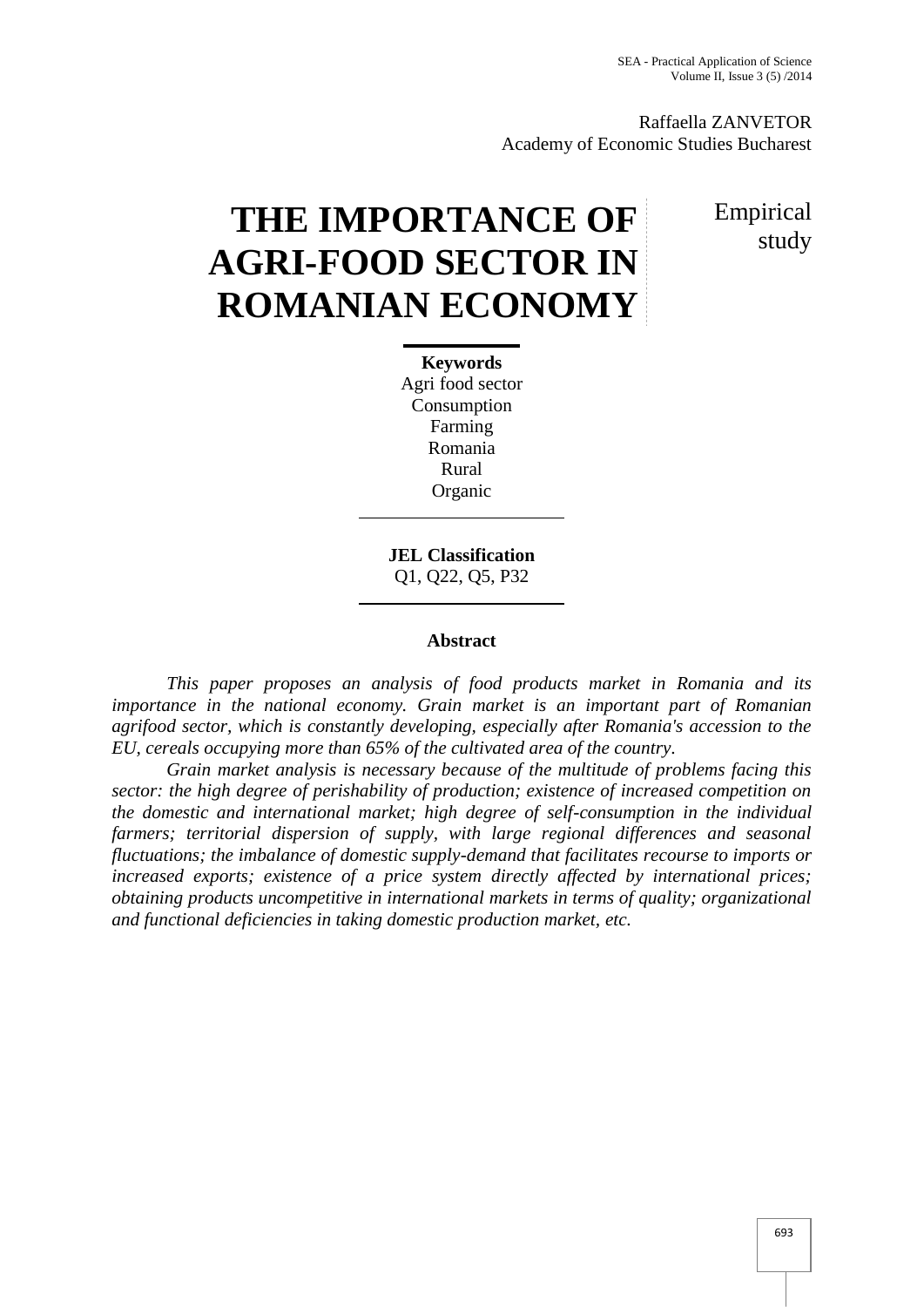### **CHAPTER I. GENERAL SITUATION**

Romania has significant development potential, although insufficiently exploited. With a total area of 238,000 km2 and a population of 19,041,000 inhabitants, Romania is the largest, the second new member state of the European Union, after Poland. It represents 6% of the total EU surface and 4% of the EU population. Romania is one of the European countries that has a good resource endowment in terms of land, water and human resources. However, to date, these benefits had only a limited influence on the generation of significant developments and restructuring in agriculture and rural areas.

Rural areas have a substantial growth potential and a vital social role. Rural areas in Romania cover 87.1% of the country, comprising 47.2% of the population (National Statistics Institute), namely 8.98 million inhabitants in 2011 (Source: Preliminary census-Showing - INS 2011). OECD methodology concept of rurality lead to different figures, but allows comparisons with other Member States. Thus it appears that Romania is in accordance with this definition 59.8% rural, 39.4% intermediate and only 0.8% urban (Eurostat 2012).

In terms of distribution in the territory, Romania's population has a more pronounced level of rurality, theshare of rural population in Romania reflects its higher incidence compared to other EU countries, where the rural settlements are less populated and at a smaller scale, as an alternative to urban concentrations. Many of these rural communities contribute very little though, to economic growth, but retains its social structure and traditional way of life. In relation to Eurostat data from 2012, 45.5% of the population is in the rural area, 43.9% in intermediate regions and 10.6% in urban area.

The rural population is not evenly distributed. There are significant differences in population densities, all over Romania. Most municipalities with less than50 inhabitants / km2 are grouped in the western part of the country and the Delta, compared toareas from east and south, where are predominant the villages. The average density of population is 79.88 inhabitants / km2 at national level and 43.31% in rural areas. (Source: NIS 2011) .

The decrease of population caused by natural death and aging are the main factors of population decline and sociopopulational phenomena at national level. This phenomenon is reflected largely in rural areas, especially on long term. Although the overall rural population is trending downward, there is a slight increase in the active population in rural areas, but due to the migration of residence.

Between 2005 and 2011, we find the following: (1) the share of the age category 0-14 years of total ruralpopulation decreased; (2) the

share of 15-64 age category showed a slight increase since 2008, reaching 65.06% in 2011; (3) te sare o the age category over 65 years showed a slightly downward trend compared to 2005.

**I.1. Employment.** Labor reserves in rural areas of Romaniadecrease, and there is a change in the structure of their quality, both from the point of view of age and education. Employment in agriculture, from rural area, being often a social buffer, increase the share of employment in rural areas. Thus, employment share in urban areas is 58.2% and in rural areas is 58.8% (Source: NIS 2011).

**I.2. Unemployment.** Unemployment rate in 2012 was 7.0% compared to the total active civil population.The age group most affected by the phenomenon of unemployment is the one of the youths (15 to 24 years), unemployment rate in this group was 22.7% in 2012 (source: Eurostat).

#### **CHAPTER II. ECONOMIC DEVELOPMENT**

Investments and competitiveness in Romania are still elements that need to be improved to achieve accelerated economic growth and to ensure convergence to EU income. In 2011, Romania had less than 1% of the GDP of the European Community, posting 47% nationwide and 33.4% in rural areasin 2010 (Source Eurostat 2012).

The contribution of agriculture to GDP has always been high. Gross value added (GVA) of agriculturerepresented 6.5% of total GVA (Source: National Commission for Prognosis Study 2011). However, it remains low, given the resources unused.GVA nationally registered a value of 114,744.8 million Euro in 2012.(source: Eurostat).

**II.1. Poverty in rural areas.** The number of people at risk of poverty orsocial exclusion people severely disadvantaged in terms of material, from Romania, in 2011, was 29.4% of the population, compared to the EU27 average of 8.8% in 2011 (source: Eurostat). In 2011, over 71% of Romania's poor population was living in rural areas.

**II.2. Economic crisis.** Romania has evolved under conditions strongly marked by the maniestationof virulent global financial and economic crisis. At the onset of the crisis, the Romanian economy had driven a period of several years of growth, but accompanied by accumulation of relatively large external deficit and the increase in short-term debt.

Substantial increase from previous years of economic activity was followed by a sharp contraction in 2009 and 2010. Amid crisis, the economic downturn led to reduced investment and increasing unemployment, which jeopardizes the real convergence process and the financial condition of companies and population.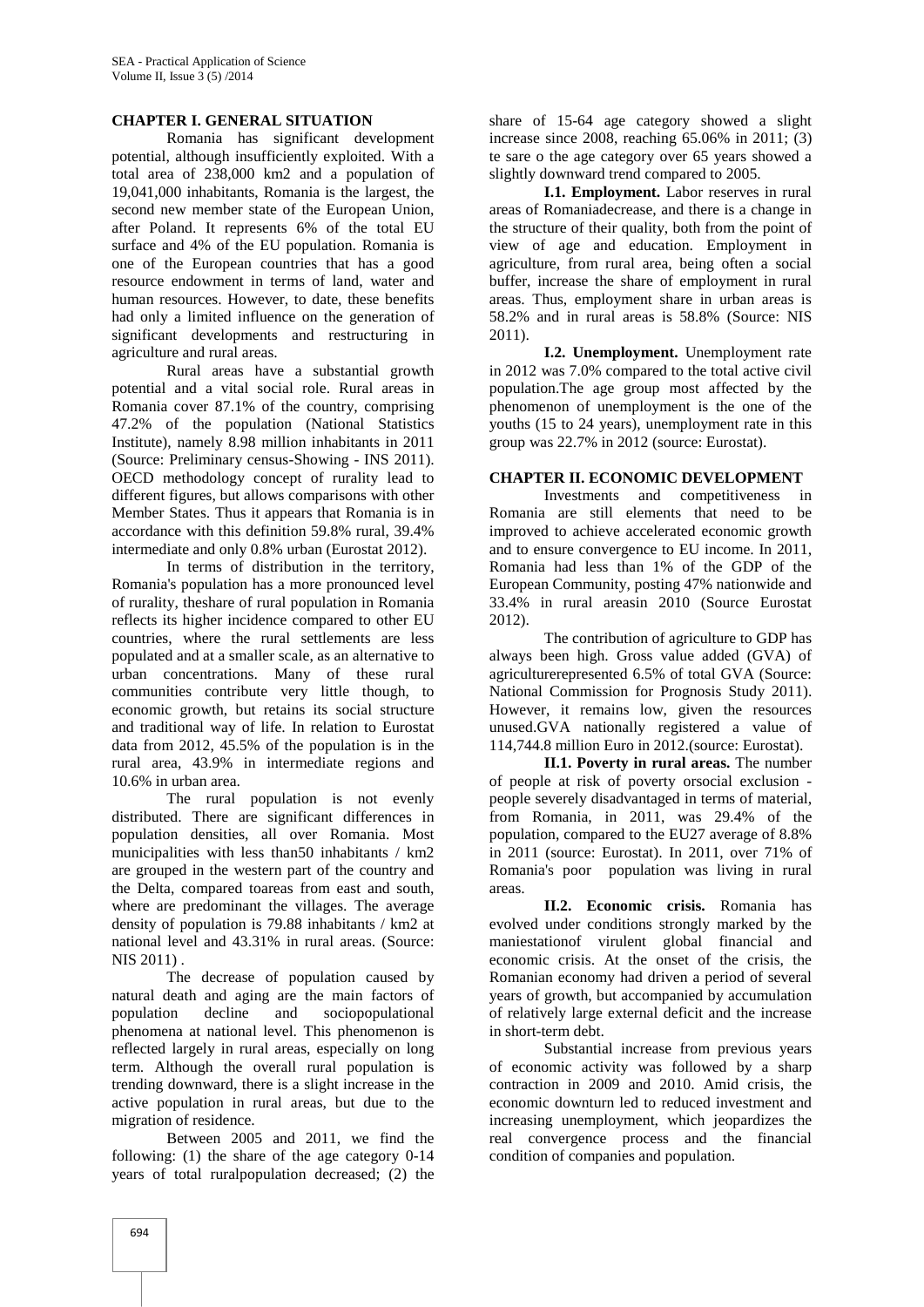### **CHAPTER III. INCREASING COMPETITIVENESS OF ALL TYPES OF AGRICULTURE AND ENHANCING THE VIABILITY HOLDINS**

Land Use - With anutilized agricultural area of 13.3 million hectares (representing 55.8% of Romania) in 2010, Romania has significant agricultural resources in Central and Eastern Europe. Although significant areas of agricultural used land are classified as disadvantaged areas,tere are particularly favorable soil conditionsforagricultural production activities in southern and western regions of the country. Most of the utilized agricultural area is arable (8.3 million ha), followed by pastures and hay fields (4.5 million ha), permanent crops (0.3 mil. hectares) and family gardens  $(0.2 \text{ mil.})(\text{Source})$ : GAC 2010).

Regarding how to use ("use of agricultural land") and evolution (from General Agricultural Census 2002 to 2010), due to a continuous reduction of whole agricultural area used, there is a slight decrease in the share of arable land and permanent crops in total utilized agricultural area, while a slight increase is seen in the share of pastures and hay fields and family gardens.

Unutilized agricultural land, registered with the General Agricultural Census 2010, including units that did not meet the conditions to be considered agricultural holdings, was 896,000 ha, and idle agricultural area was 953,000 ha (source NIS General Agricultural Census 2010).

**III.1. Labor force in agriculture and forestry.** Labor force in agriculture remains much oversized compared to other EU countries. Employment in agricultural activities, forestry and fishery remains at a high level - 28.6% in 2011) compared with the Europeanaverage (4.7%), and its performance in recent years (from 2005 to 31.6%) has not had a spectacular developments.

A significant part of the population employed in agriculture is very social vulnerable, being at the same time at an elder and low education levels, witch makes in some rural areas from Romania to install real pockets of poverty, due to limited capacity of rural communities to attract investments.

In 2005, in EU-27, a fifth of the farmers had training in agriculture, while in Romania their share was 2.7 times lower (7.4%) (source Study of National Commission for Prognosis "Strengthening farms," 2012). RGA data 2010 show worsening situation and increased the gap to the EU average (29.4%).

Thus, only 2.5% of the farmers (heads of holdings) had complete basic education in agriculture, while most had only experience in agricultural practice.Atregionally level, the highest share of farmers trained in agriculturewas registeredin the Central region (3.9%) and the lowest percentage (except the Bucharest Ilfov region) was recorded in the South-West Oltenia 1.9%.

**III.2. Structure of agricultural holdings by age holder.** The situation in Romania shows that the aging of rural population persists, which reveales also the low share of young people among heads (chiefs) of holdings.

RGA 2010 data shows that at an aged farmer (55 years and over) shall be 0.11 farmers under 35 years. Compared to 2005, in 2010 the share of young heads of farms grew by about 4 percentage points (from 7.84% to 11.71%) (source: NIS, RGA 2010 Survey of Structural Agriculture 2005), which is determined also by rural development policies applied in the current programming period.

Aging is reflected accurately in APIA data on the beneficiaries direct payments on related area and age. Thus, in 2011, the number of farmers (heads holdings) aged 60 years and older, represented more than half of farmers registered in APIA (51.88%) and worked approximately 2.62 million hectares SAU (average of surface owned 4.66 ha). The still high share points out the need for further generational renewal in agriculture.

**III.3.The performance of agriculture, forestry and food industry.** Unlike most EU countries, agriculture has been and continues to be an area of primary importance in Romania, both by contributing to the economy and the share of the employed population. Romanian agricultural sector performance remains relatively modest, in contrast to its natural potential and people's expectations of facilitating the system financing. Year 2011 marked the resumption of economic growth (with 2.5% compared to 2010), mainly on account of gross value added in agriculture, forestry and fishing (+11.3%), while exports have driven dynamics in some industries (+5%) (Source: National Commission for Prognosis "Strengthening farms," 2012).

**III.4. Competitiveness of agriculture, forestry and food industry.** Taking into account that in early 2000 the contribution of agriculture in GVA (gross added value of agriculture, forestry and fisheries in the total gross added value) was almost 12%, its evolution is currently on a downward curve, for the first time dropping below 10% in 2005 and reached minimum levels of 6.5% in 2007 and 6.7% in 2010.The share of agriculture sector remains, however, over three times higher than the European average in the EU-27 (1, 7%) (Source: National Commission for Prognosis "Strengthening farms", 2012).

The number of SMEs in the agriculture, hunting and fishing is the lowest, ie 15152SMEs in the year 2011. Amid decreasing number of SMEs nationwide, the number of ones in agriculture, hunting and forestry grows (in 2005 they accounted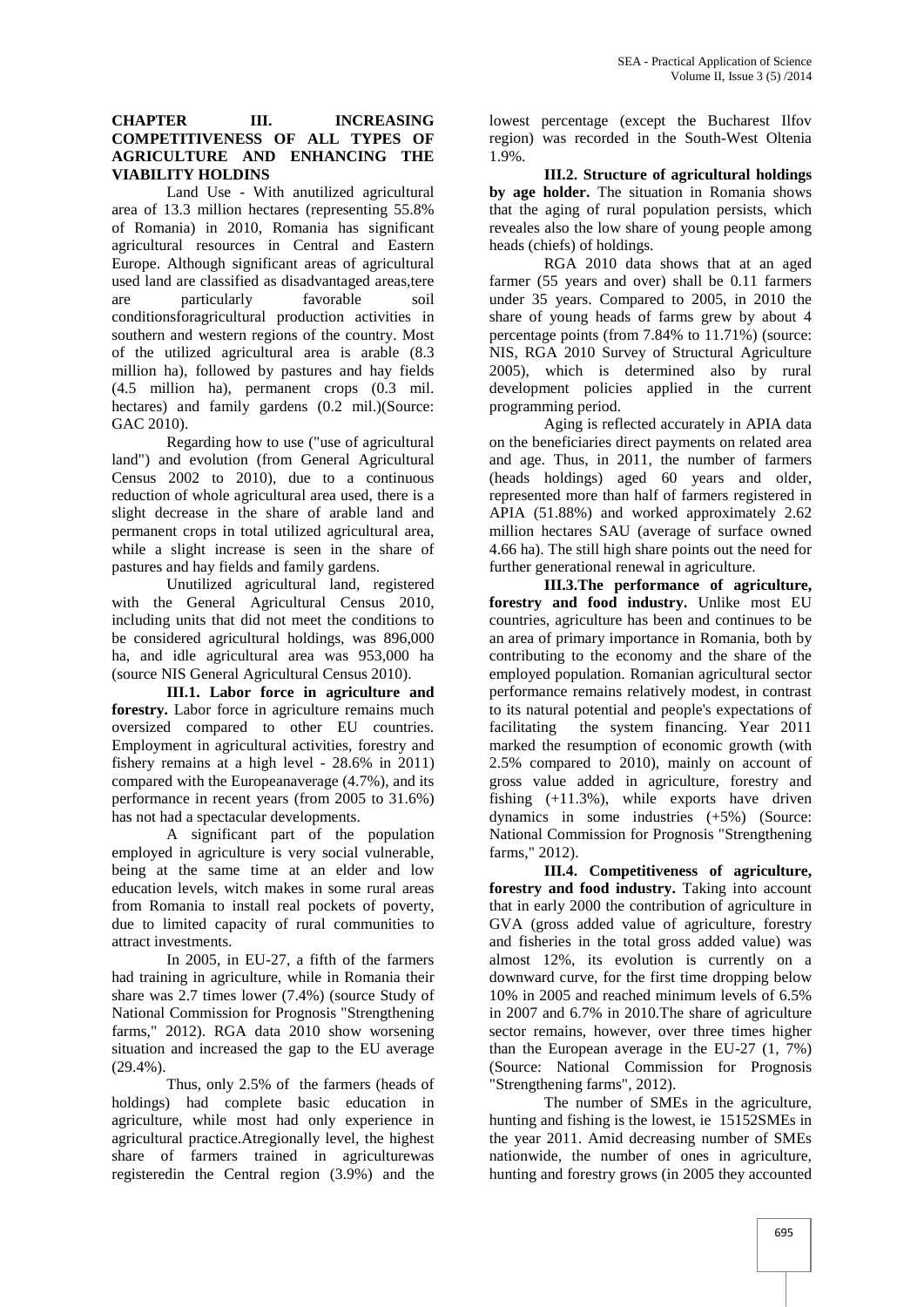for 2.7% and in 2011, 3.4%). Thus, it is noted that SMEs in this sector have been increased as numberand as percentage even in the recession. Most SMEs from this sector are micro enterprises (86.6% in 2011), most of which are represented by forms of business organization without legal personality (such as authorized person, individual enterprise and family business). The positive dynamics of SMEs in agriculture can be explained by the orientation towards domestic consumption and the interest shown by them towards European funds. However, the large share of micro enterprises need to show their support to develop and strengthen their market position (source INS data processing, tempo-online 2013).

Romania shows significant discrepancies towards the EU-27 also in the area of agricultural productivity: even during favorable agricultural productivity level is below 50% of the EU-27 average, situation showing the untapped economic potential of agriculture and Romanian rural areas,wich can be explained by the internal structure of Romanian farms (small size), improper use ofproduction factors, including human capital, but also by the institutional and infrastructural poor development. In particular, the lack of infrastructure for marketing / agricultural product recovery is a critical issue for small farms.

**III.5. Labour productivity in agriculture.** Labour productivity in agriculture has been slightly increased, showing a positive evolution of the competitiveness of agriculture, but has one of the lowest growth rates in Europe (ie 1%). In the period 2010-2012, average value of the indicator of labor productivity in agriculture (GVA/AWU) was 4328 euro, almost four times lower than the European average of 14967 Euro (EU-27) (Source Eurostat 2013 data base DG AGRI).

**Technical equipment in agriculture.**The park farm of machinery remains poor, the gap between Romania and other EU countries is quite high.

**Agricultural production and its variability.** Traditionally, Romania is a major producer of grains andoilseeds, the crops occupying the most important areas (60% and 17%) of the 8.3 million hectares of arable land in the country. Moreover, with the UAA which holds (13.3 millions ha) and a population of 19 million, Romania is in the European Union, in one of the first places in terms of agricultural land that lies per capita (0.7 ha). In terms of value, the post accession period (2007-2011), significant weight in agricultural structure production had vegetables and horticultural products (18%), cereals (14%), fodder (14%) and of livestock products, pig meat (10%) and milk (8.3%).

#### **CHAPTER IV. THE STRUCTURE OF AGRICULTURAL PRODUCTION IN ROMANIA**

In the structure of agricultural production, crop production is predominant, in 2010, accounted for 67.5 of the total production, compared to 31.6% as is animal production sector and 0.9%in agricultural services. Evolution of crop production shows an increase of 17% in 2011 compared with 2008.

In the year 2011, crop production meant in terms of value 76.5% of the total and livestock production, 23.5%. For comparison, the share of plant production in the total value of agricultural production in Bulgaria was 69.8%, 66.6% in Hungary, respectively 51.6% in Poland. In France, crop production was 61.1% , in Germany 53.4%, and in the UK, 41.8%.

**IV.1. Vegetable sector.** The area planted with vegetables, was in 2011, 3.25% of the total arable land cultivated, and approximately similar to the European Union one, with the difference that now, in Romania, consumer demand has still not assured the internal resources. Greenhouse area, in decrease, and the solarium modernized area, still in household stage, fails to cover the needs of early vegetables.

During 2007-2012, the production of vegetables fluctuated greatly, recording aminimum of 3.16 million tonnes in 2007 to a peak of 4.17 million tons in 2011. In 2012, the production was 3.53 million tones. The average production per hectare in the period 2000-2011 was fluctuating, with a slightly increasing trend in the last three years.

**IV.2. Fruit tree sector.** In terms of area, in the past 20 years, the fruit tree sector has been in a steady decline, with adverse consequences not only on the economic development of rural communities, but also in the quality of life in areas of traditional orchards and the contribution of this sector to environment.

During 2002-2012, the areas of orchards have declined by about 30%, being cutted approx. 65,000 hectares, from the total area of 142,242 ha in 2012. The largest areas deforested occurred in peach, apricot, pear, cherry and apple species, speciesin wich we face the greatest imports. Fruit production is fluctuating, due to the influence of climatic factors, and the plantation age. Lack of storage space is also a major problem.

**IV.3. The wine sector.** Romania, as wine country, occupies in the European Union 5th place after vineyard area and the 6th after the production of grapes and wine. In the period 2007-2012, registered decreases both areas:vineyard area (5%) and the production of wine grapes (-14.5%), and also the average yield per hectare (-10.2%). Wine occupies in Romanian agricultural production 9th place asvalue importance and in crop production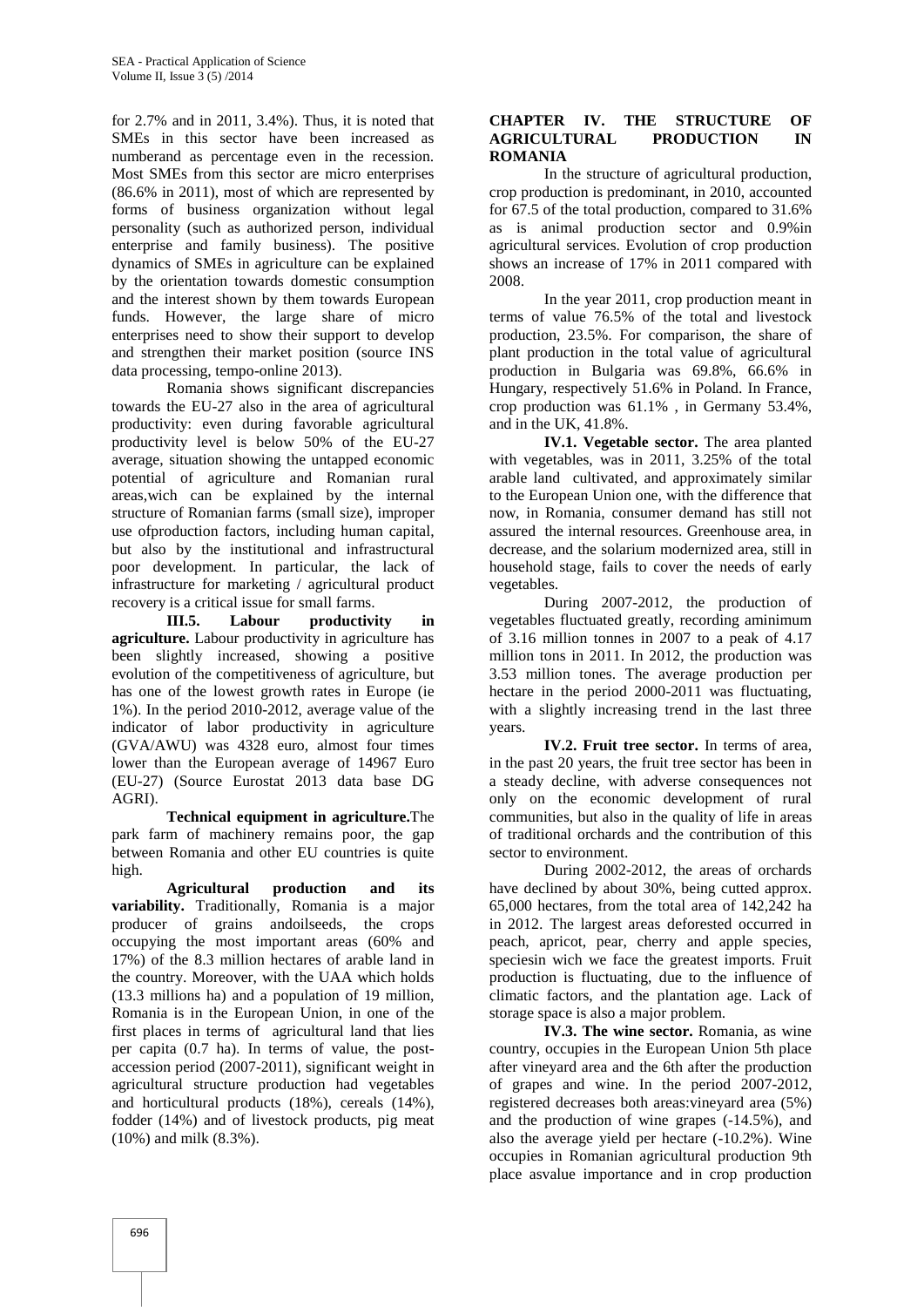7th place.In 2011, wine production accounted for 1.4% of the crop and 1.1% in value of agricultural production.

**Storage sector** - According to MARD, in 2011, total authorized storage capacity of seed consumption (cereals, oilseed crops) was 16.2 million tons, of which 7.9 million tonnes in silos and 8, 3 million tonnes in warehouses. Of totalauthorized storage capacity, the licensed capacity is 25%, ie about 4.1 million tons.

Regarding storages for fruits and vegetables and potatoes, according to the same sources, in 2011 there were 379 stores in only 32 counties, totaling a storage capacity of 233 thousand tons. Experts estimate that this is less than 20% of storage and packaging requirements for the production of fruits and vegetables and about 40% of storage and packaging requirements for potato production.

**IV.4. The livestock sector.** According to the National Institute of Statistics (statistical survey on "Livestock and animal production in 2011"), in 2011 compared to 2010, the number of cattle, pigs and poultry have declined, and sheep and goats increased.

In Romania, cattle is a traditional activity of the population in rural areas and especially in the mountain area, and there is potential for realization of production to cover domestic needs and to bring a significant contribution by export, to the producers' revenue.

In the period 2005-2012, the total number of cattle decreased by approximately 30% , from 2.93 million to 2.11 million heads, milk production by 15% and beef production in live by 44%.

Although the number of animals for milk production felt during this period by26.5% , milk production only decreased by 15%. Smaller decrease in milk production happend due tospecialized cattle breeds for milk, leading to increasing milk production per head.

In terms of quality of raw milk, according to the results of the market analysis prepared by ANSVSA, it appears that at the end of 2011, the percentage of milk that meet EU standards, supplied to the processing units, was 80%. From this point of view, experts from ANSVSA requested and obtained approval of the European Commission to extend the transition period for Romania to improve the quality of raw milk by 31 December 2013.

In the period 2005-2011 it can be said that the growth of sheep and goats had a sudden change, especially regarding total workforce, and in terms of meat production in live, although it decreased (- 3.6% ), was however, one of the main products exported. In the analyzed period, the number of sheep increased by 12%, from 7.6 million to 8.5, and the number of goats by 80%, from 686,000 to 1.23 million.

Sheep breeding sector recorded a positive trade balance in recent years by providing the necessary domestic consumption and export availabilities creation.

Pig sector has passed and goes through a crisis caused by the total diminishing during 2005- 2012 (-18%), especially those in the industrial growth. Imports of pork in Romania shows that the sector has a market assured and must be further supported. The total production of live pig followed a downward trend throughout the period 2005-2011 (-9.5%). In the pig sector, there are 72 companies producing pork. The average size of pig farms nationwide in 2010 was 3.14 heads / farm.

Poultry meat in Romania is the sector that has recovered mostsoon after the decline in the period immediately following privatization of former state unit. Technical performance achieved in 2006 placed Romania on the 4th place of poultry in the world and 3rd in Europe, after countries with tradition in poultry meat, such as France and the United States.

In the period 2001-2011, total poultry flocks had a peak in 2004 (87 million to 71 million in 2001), but in the range from 2004 to 2011 was observed a decreasing trend of the herd, decreasing to 80 million heads. The totalproduction of livestock and poultry in average slaughter weight did not follow the downward trend of flocks and raised in te analyzed period by 31.4%, and 23.5%.

The poultry for eggs sector has grown timid, total production of eggs increased by 5.4% during 2001-2011. Approximately 95% of domestic consumption of eggs is provided from domestic production.

**Beekeeping** is one of the oldest occupations of the local population, which was developed in our country due to favorable natural conditions (climate, topography and vegetation). After practicing beekeeping,can e provided both food (honey, pollen) and nonfood (wax, venom).

Bees greatly influence agricultural production due to pollination of over 150 species of entomophilous cultivated plants (sunflower, rapeseed, fruit trees, fodder crops or seed), which occupy an important area in the country. Also, bees are the mainspontaneous pollinators of entomophilous flora, ensuring biodiversity in nature.

According to the INS, there is a major relaunch of the beekeeping sector, with an increase, in the period 2001-2011, with 67% of families and 91.5% honey bee production.

Thus, the consumption of honey per capita per yearincreased, while domestic production covers all domestic consumption needs of the population as well as large export availabilities.

**IV.5. Traditional products.** This category of products is very important for Romania and it is an opportunity for growth, especially in remote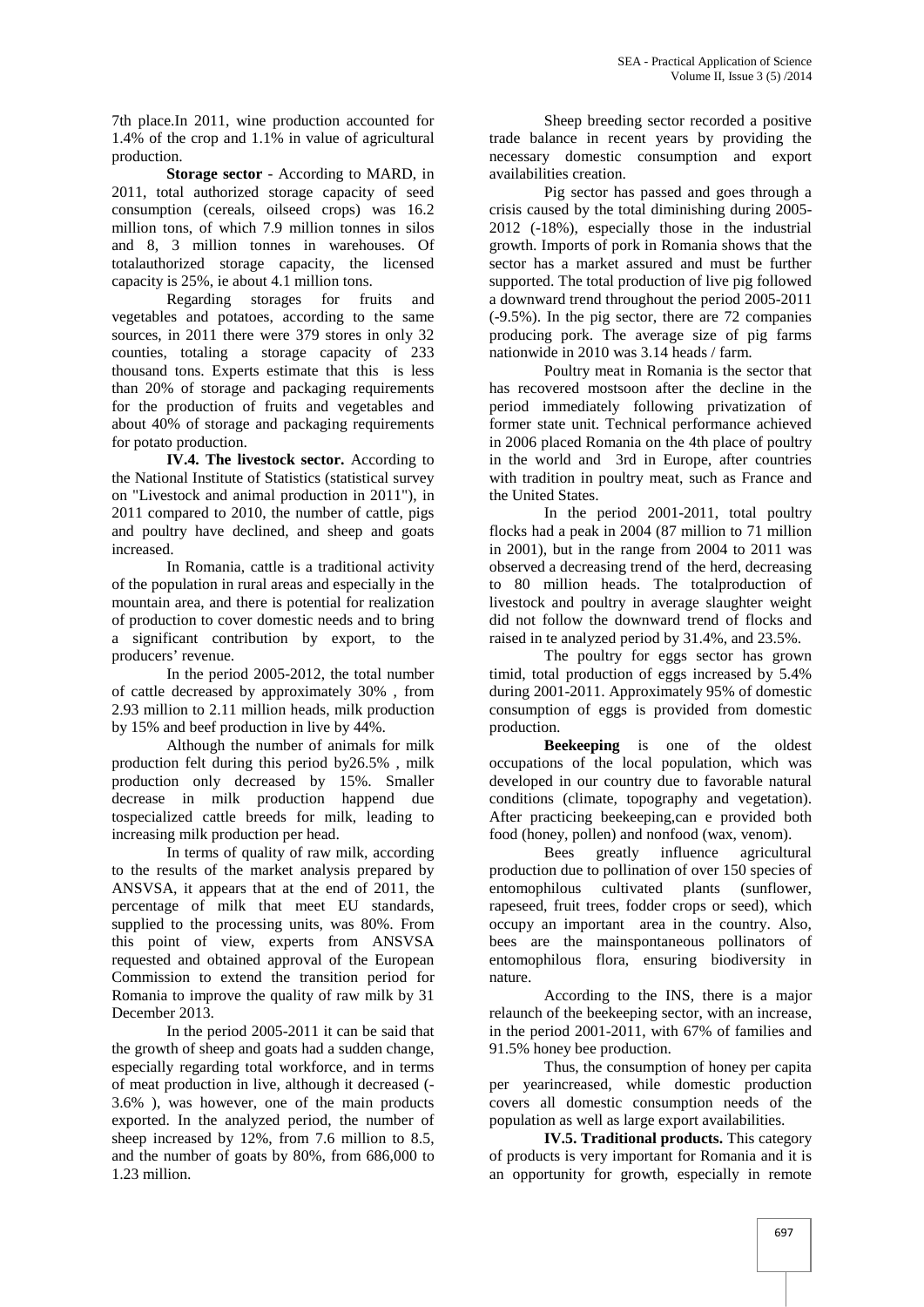rural areas or disadvantaged areas if they are addressed by concerted policy actions.

The number of traditional products, entered in the Register of evidence of traditional products, increased significantly in the last five years, with a maximum of 1034 products in 2011, and with a significant drop in 2012. So far 4180 traditional products have been recorded, most from milksectors, dairy products and meat, but also from industry milling and beverage production sector.

According to the regulation (EC) no. 510 of 20 March 2006, the traditional products can gain protection at Community level as Protected Geographical Indication (PGI), Protected Designation of Origin (PDO) and Traditional Speciality Guaranteed (TSG).

This recognition at EU level on the 3 signs of quality: PGI, PDO and TSG is another attestation system, also provides protection designation of agricultural products in Europe.

Although there are a variety of foods registeredat MARD, currently in Romania there is just one productrecognized and protected at Community level, the plum jam from Topoloveni manufactured by Sonimpex Serv Com SRL, branded PGI.

Documents were submitted to MARD for other ten products to obtain Community protection.

Along with organic products and products with designation of origin, traditional products are produced with a high level of valuation and a growing market. Traditional products continue to be supported, this is one of the solutions to increase the competitiveness of the agricultural sector.

**IV.6. Organic farming.** Organic farming is a dynamic system in Romania with a weighted average annual growth rate of approximately 20%.

In 2007, the total area cultivated by organic production method was 131 448 ha, of which 46 865 surface in conversion, and 84 585 surface organiccertified. In the year 2012, the area ecologically cultivated was 300,000 ha, while cultures from wild were collected from an area of approx. 538,000 ha.

From the analysed cultivated areas with the main crops in 2007, it is found that pastures and hay fields have an area of 57,600 ha, 32,222 ha of cereals and oilseeds approx. 27 713 ha.

In 2012, areas of pasture and fodder hold the largest share in the total area -37% (approx. 111,000 ha), followed by cereals with 32% (approx. 98,000 ha), oilseeds and protein 15% (46,000 ha). The livestock sector in 2012 recorded growth of livestock kept by the organic production method, especially sheep and goats - 160,000 heads, while 85,000 heads represent 60,000 laying hens and dairy cows. Regarding the beekeeping sector, in 2012 there were a total of 102,881 bee colonies.

In the period 2007-2012 the number of bee families had an upward trend, in 2012 is higher by 70% than in 2007.

Number of operators (producers, processors and traders, importers and exporters) registered in the organic farming system to MARD in 2012 was 15373. This increased approximately three times the previous year in 2010 and twice in 2011. This increase was due to, in particular, the existing support measures for the conversion period granted under art. 68 of Regulation (EC) no. 73/2009 establishing common rules for direct support schemes for farmers under the common agricultural policy and establishing certain support schemes for farmers.

Regarding the processed products, in 2012 was an increasein the number of processors and products (from 48 units in 2007 to 103 in 2012).

A holding area in organic farming, in vegetable production varies from approx. 100 sqm for growing vegetables in greenhouses, up to approx. 2000 ha for growing field crops.

The average area of farms in 2011 was about 20 - 22 ha. The total output produced from certified organic farming crop production in 2011 was approx. 134,580.3 tonnes, to 18325.83 tonnes in 2007.

The demand for certified organic products is continuously increasing, the price being a major factor in the purchasing decision: 40% of young people aged between 25 and 30 years are willing to choose green products regardless of the price paid, while 23% of people between 36 and 45 years prefer this product if they have the same price as the conventional products.

At present, the domestic market for organic products is expanding, organic products being sold directly to the farm gate, markets, specialized stores and through large chains of stores.

Consumption of organic products is low compared to other European countries, standing at 1% on the total consumption of goods, while the European average is 3-5%. With appropriate information and promotion, Romania could benefit in increasing market share and awareness of the public, regarding organic products. The most important causes of low consumption of organic products are 20-40% higher prices and low purchasing power of Romanian citizens.

The upward trend in domestic production of green products is very much supported by external market growth, 70-80% of production being exported.

Imports of organic products increased annually, involving hypermarkets in their retail distribution. Thus, in 2007, the value of imports was about. 5,000,000, and in 2011 reached a value of approx. EUR 75 million (estimates - according to the data available in the market).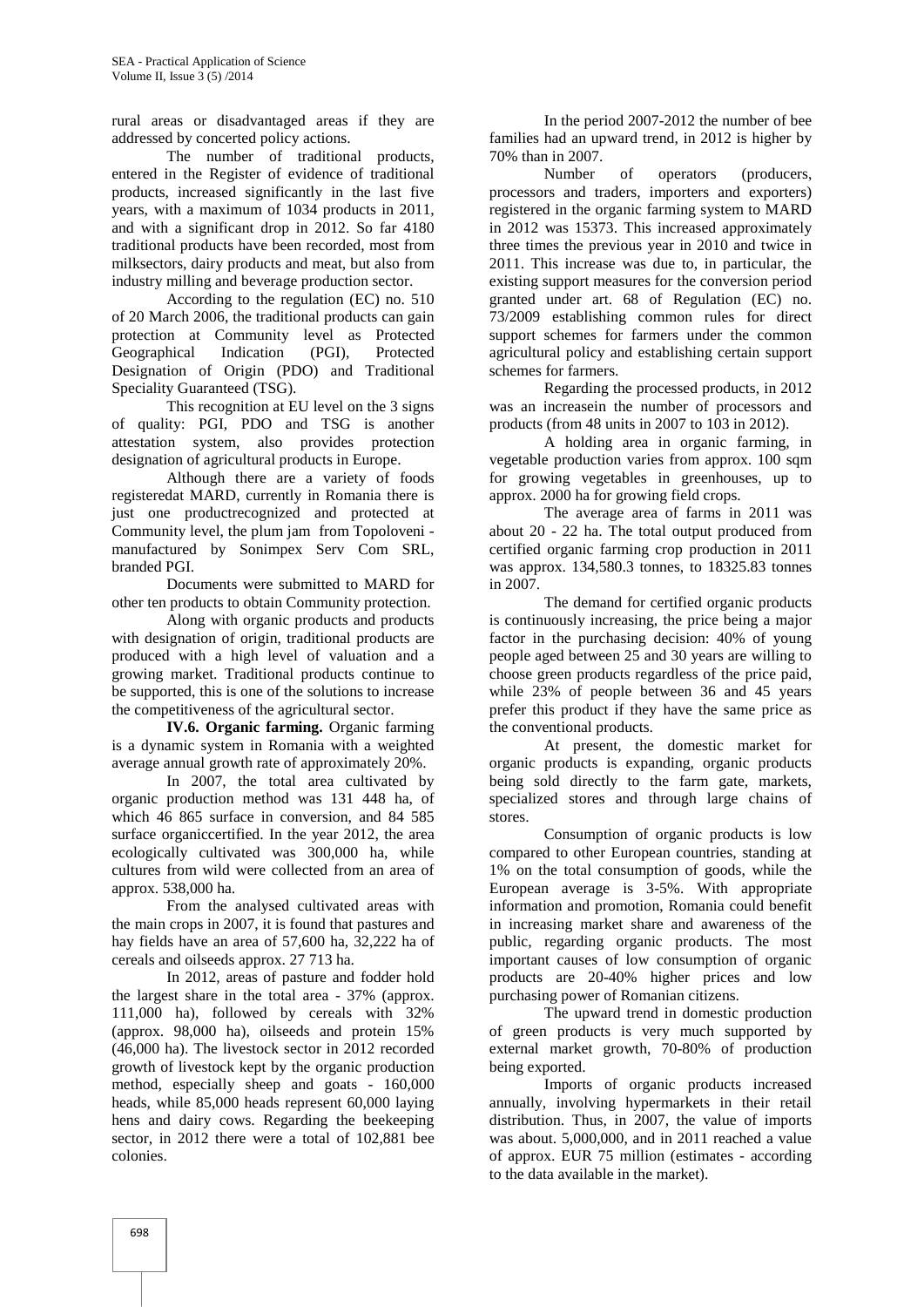Along with traditional products and products with designation of origin, organic products are produced with a high level of valuation. Organic products are products with competitive advantage.

In Romania, the competitiveness of organic products is determined by the following factors:

- Number of registered operators in the sector is growing and stands and processors increase. Area cultivated in organic agriculture is increasing from year to year.

- The organic market is expanding and is characterized by diversification of products on the market from year to year.

- Increasingly more consumers are aware that along with quality and health value of organic products, organic farming has a major contribution to sustainable development.

Awareness by the population of the importance of organic farming in rural areas, can be a solution to revitalize the countryside. Organic production method, based on non-use of synthetic chemicals and respect animal welfare is a solution of durability.

Ecological food product is a blend of ingredients from certified organic agriculture,wich is marked and labeled in accordance with industry regulations. Green products are only those who have a certificate of quality and packaging, wearing the logo of the certification body, and not every product that is sold as "natural", "peasant" or,,traditional ".

Most organic products are in the bakery sector, which anaccountof 24.6% of all organic products, followed by the processed cereals with 15.38% and dairy products with 13.78%. Total processed organic products in Romania is of 312 in the year 2012.

From the data MARDholds, there is only one operator in the flesh sector, at the other extreme, the largest number of processing units is in grains. In the interval 2007 – 2012, the number of processors has increased steadily, with a small decrease in 2009, which demonstrates that the market for organic products is a continuous process of development.

Given the competitiveness of organic products, agricultural potential and increasing demand for organic products in Romania, an important factor is the continued support of organic production and processing sector for such products as one of the solutions to increase the competitiveness of Romanianagriculture.

#### **CONCLUSIONS AND KEY ISSUES IN AGRICULTURE AND RURAL DEVELOPMENT:**

- Romanian rural economy is dominated by agriculture, whose main feature is represented by the important proportion of subsistence and semi-subsistence farms, producing for self consumption, they are occasionally on the market by selling the products obtained. In this context, the rural economy remains very poorly integrated into the market economy.

- Agriculture continues to have substantial growth potential, yet underutilized, agricultural restructuring and revitalization of the rural economy representing major levers of economic development of Romania for the future.

- The productivity in agriculture, which is below 50% of the EU27 average, reveals untapped economic potential of Romanian agriculture and rural areas; it can be explained both by the internal structure of the Romanian farms (small size), misuse or malfunction of production factors and the existing poor infrastructure.

- The labor force in agriculture is much oversized compared to the EU27 average, aged, with a low education level, and social vulnerability. In addition, there is a decrease in the level of training of the employed rural population: young labor force (under 35) have a lower educational level than the mature employment quotas (35-45 years), which, is assessed, limits the implementation of business initiatives based on advanced technologies.

- Labour productivity in agriculture is four times lower than the average UE (2008) and although small increases, has one of the lowest growth rates in the EU, only 1.1%.

- It is still a need for investment in school infrastructure so as to ensure on medium term, the conversion of agricultural labor force in non agricultural workforce.

- It still needs investment in continuing training for employment in agriculture, to ensure competitiveness of the sector.

- Although Romania is a member state with one of the largest grain surfaces (5th EU-27), yields per unit area are modest, yield and, consequently, overall production quality and quantity ranging from one crop year to another, in close correlation with the climatic conditions, due to the use of outdated technology, with a direct effect on farmers' income.

- Lack of marketing infrastructure / recovery of agricultural products is a critical issue for small farms. However, the vulnerability of Romanian farms is maintained and there is no major infrastructure (roads, irrigation, storage capacities).

- Reducing the number of farms that practice subsistence agriculture should be one of the main objectives of rural development policy, if they are willing to boost and streamline Romanian agriculture and influencing EU market.

- It takes further measures to support small and medium farms, particularly family farms,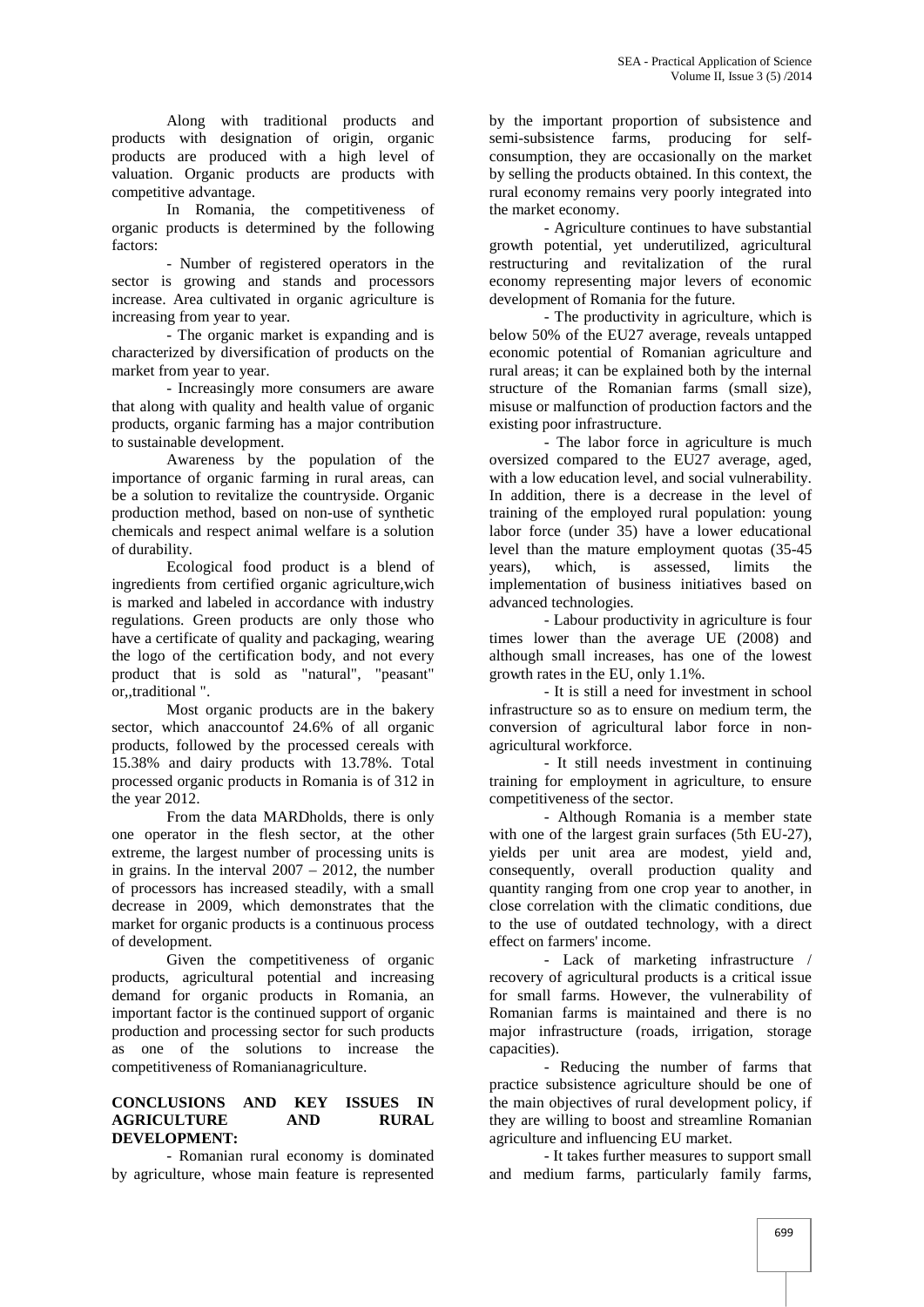improve competitiveness, diversification and opening them to the market, measures to improve, on the one hand, the situation of agricultural productivity, and on the other hand, to settle on long term social problem of Romanian village, due to high rate of employment in agriculture and low incomes of farmers and the rural population.

- Both the manufacturing sector and agricultural production is characterized by a low degree of specialization, low labor productivity and reduced use of innovations. In this regard, investment in innovation and development should be a priority for Romania for the period ahead.

- The food sector is facing a number of difficulties: firstly, the complex legislation that prevents simplification; insufficient support for the creation of more effective arrangements for cost (eg, creation of groups or associations of producers and distributors, large commercial farms - that facilitate reducing processing costs, etc.); difficult access to financing, etc.

- It takes further measures to support forest owners by boosting their association and establish their own management structures and support on land unproductivecosts in forests, and further support the forestry sector through afforestation of new areas of land , to those affected by natural disasters, forest roads infrastructure development and investment in new forestry technologies exploitation, processing and marketing of forest products. In addition, the creation / restoration of forest belts, especially in the plains, will have an important role in combating extreme events (droughts and floods).

- It requires further support for investments in agriculture, by facilitating lendings to farmers, contributing to renewing the generation of farmers, and farm amalgamation of small sized farms in medium ones.

#### **Acknowledgement**

This work was cofinanced from the European Social Fund through Sectoral Operational Programme Human Resources Development 2007- 2013, project number POSDRU/159/1.5/S/142115 "Performance and excellence in doctoral and postdoctoral research in Romanian economics science domain" .

### S**OURCES OF DATA AND INFORMATION USED:**

[1] Agriculture in the European Union ‐ Statistical **Information**  2011 ‐ Directorate‐General for Agriculture and Rural Development.

- [2] Analiza socio-economic a dezvolt rii rurale în România, MADR, 2012 (draft).
- [3] Analiza socio-economic a sectorului piscicol, MADR, 2012.
- [4] Comunicarea: Modific ri structural-calitative în utilizarea resurselor de munc din România, Calcedonia Enache, 2013.
- [5] DG Agri annual statistical book, 2011
- [6] Eurostat, Statistic in focus no. 27/2011.
- [7] Guvernul României: Strategia fiscal bugetar pentru perioada 2013-2015 (2012).
- [8] INS, Anuarul statistic 2012, domeniul Agricultur i silvicultur.
- [9] INS-TEMPO online serii de timp.
- [10]MADR, Strategia investițiilor în sectorul irigațiilor, MADR, 2011.
- [11]National Strategic Framework for Sustainable Development of the Romanian rural area 2014 ‐ 2020 ‐ 2030 CNS, March 2012.
- [12] National Strategic Framework for Sustainable Development of the Romanian rural area 2014 ‐ 2020 ‐ 2030.
- [13]Raport statistic DG AGRI, 2011.
- [14]Recens mântul General Agricol 2010, INS, 2011.
- [15]Regia Națională a P durilor Romsilva, www.rosilva.ro.
- [16]Sectorul agricol românesc și susținerea acestuia după 2013,Dr. ing. Daniel Bot noiu.
- [17]Soluții financiare din bani europeni pentru fermierii români – Microcreditarea i garantarea, CRPE, Policy brief nr. 20, aprilie 2013, Alexandra Toderiță.
- [18] Studiul "Consolidarea Exploatațiilor agricole", Comisia Națională de Prognoz, 2012.
- [19]Studiul "Rata de schimb de echilibru factorii să – cazul României", Comisia Na ional dePrognoz, 2012.
- [20] Studiul "Reforma Politicii Agricole Comune în contextul perspectivei bugetare post‐2013", IER,2012.
- [21]www.ampeste.ro.
- [22] http://epp.eurostat.ec.europa.eu/statistics\_expla ined/index.php/Agricultural\_output,\_price\_ind ices and income.
- [23] http://ec.europa.eu/fisheries/documentation/pu blications/pcp\_ro.pdf
- [24] http://epp.eurostat.ec.europa.eu/statistics\_expla ined/index.php/Agricultural\_output,\_price\_ind ices and income
- [25] http://epp.eurostat.ec.europa.eu/statistics\_expla ined/index.php/Farm\_structure\_statistics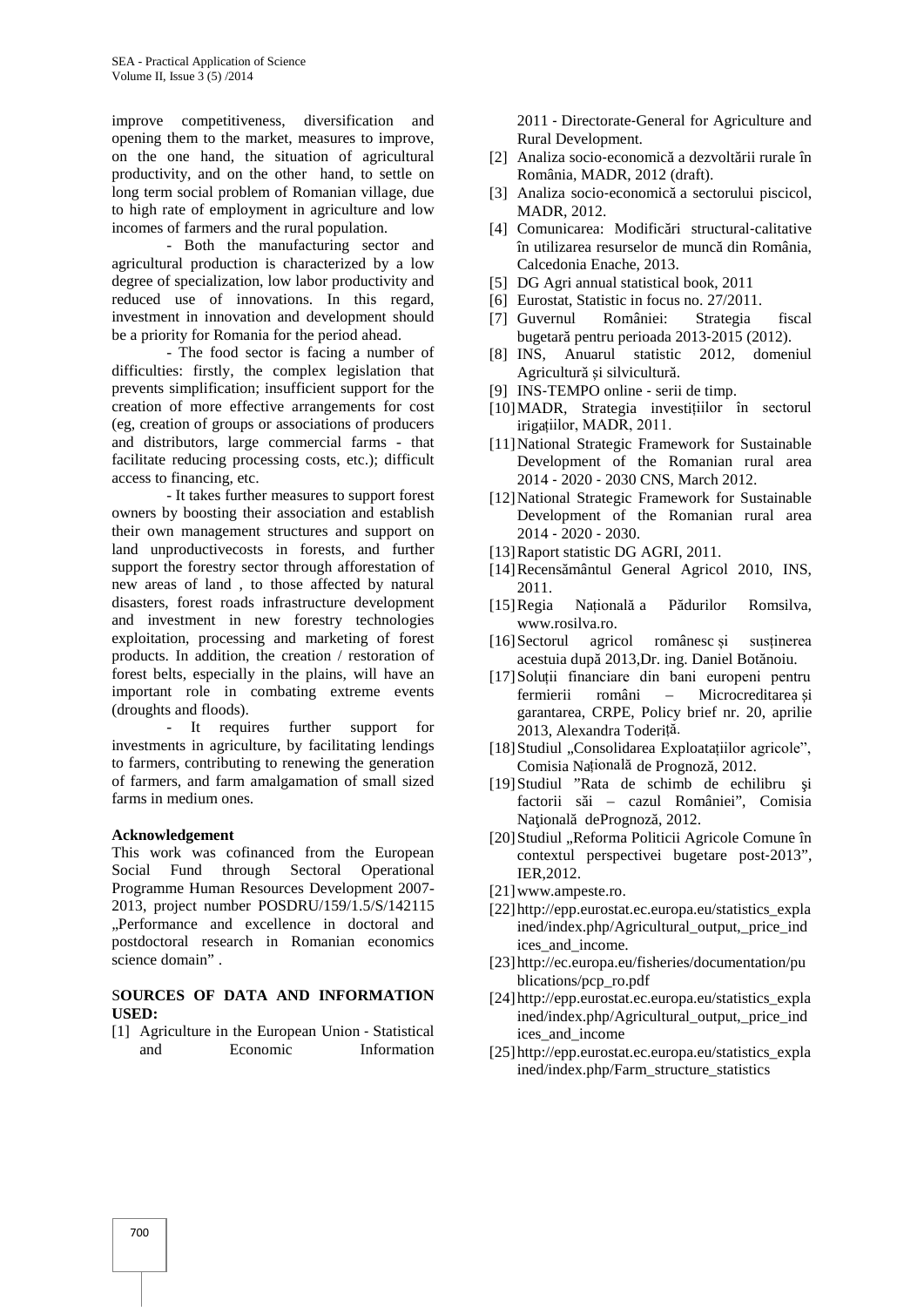

*Figure No. 1. GDP/Inhabitants in Romania comparing with EU27/EU15*

*Source: Data processed by the author according to the DG Agri 2011 Annual Report*





*Source:Data processed by the author according to theNational Commission for Prognosis "Strengthening farms," 2012*

*Figure No. 3. Agricultural production structure of Romania (2007-2011 average in current prices from the producer)*



*Source: INS – Tempo online,Data processed by the author*